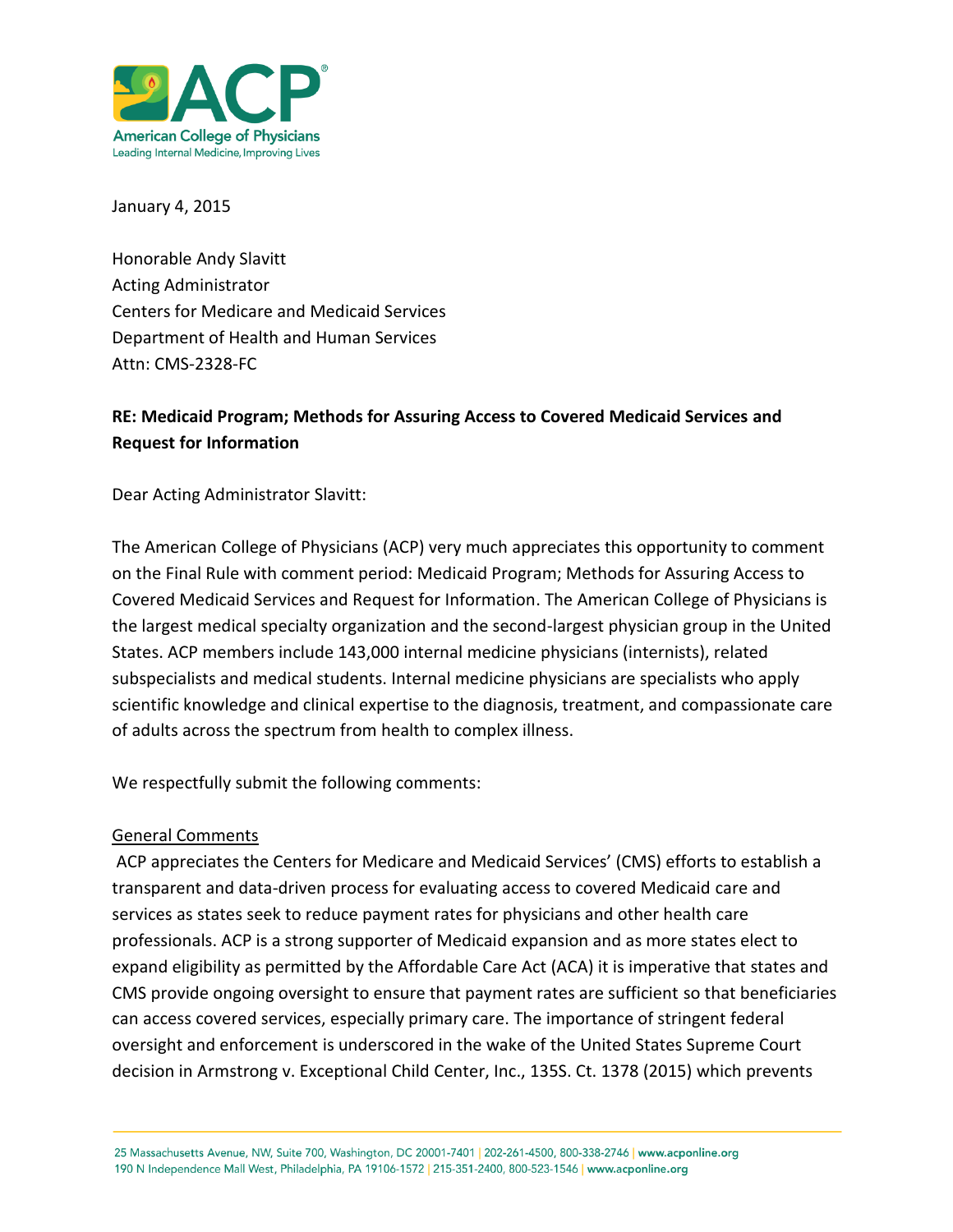physicians and other health care providers from legally contesting state-initiated payment cuts when they fail to achieve the level of participation necessary to reflect the equal access provision in 1902(a)(30)(A) of the Social Security Act.

Well-established research has cited low Medicaid payment as a major reason physicians are reluctant to participate in the program.<sup>1,2</sup> Those that do treat Medicaid patients often incur a financial loss because the reimbursement rates are well below the actual cost of providing care. The final rule with comment period acknowledges that payment rate changes that do not comply with the Medicaid access requirements "could adversely affect beneficiaries' abilities to obtain needed, cost-effective preventive care, create stress on safety-net providers, and counteract state delivery reform efforts that seek to reduce cost and increase quality." The College strongly supports section 1202 of the ACA, which provided a temporary increase in payment for certain primary care evaluation and management services. Evidence shows that the payment increase had a positive effect on beneficiary access to primary care, including a substantial increase in the availability of new-patient appointments among participating primary care physician offices following implementation of Medicaid-Medicare pay parity.<sup>3</sup>

While the final rule establishes a useful framework for ensuring states properly document and report on access to care in a transparent manner and provide an opportunity for physicians and other health care professionals and beneficiaries to offer ongoing input, we believe that improvements to the access monitoring review plan can be made. We are pleased that the access monitoring review plan analysis will consider the availability of care through enrolled providers to beneficiaries in each geographic area by provider type and site of services; actual and estimated levels of provider payment available from other payers, including other public and private payers, by provider type and site of service; and other elements. We also support the inclusion of 447.203(b)(3) which requires the access monitoring review plan to include an analysis of the percentage comparison of Medicaid payment rates to other public and private health insurer payment rates within geographic areas of the state. The latter analysis is particularly important since Medicaid reimbursement is typically far below Medicare and private health insurer payment rates.

Despite these positive provisions, we believe the process should be strengthened to ensure that our patients have sufficient access to care. We are concerned that states may implement a payment rate reduction prior to CMS' final approval of the State Plan Amendment to reduce or restructure provider payment rates. Should CMS identify an access problem, states are then required to correct any access deficiency after the fact; however, states are not obligated to increase payment rates to remediate the access deficiency. Under 447.203(b)(8)(i), we urge CMS to emphasize the importance and effectiveness of stable and sufficient reimbursement rates in attracting and maintaining physician participation when working with states to correct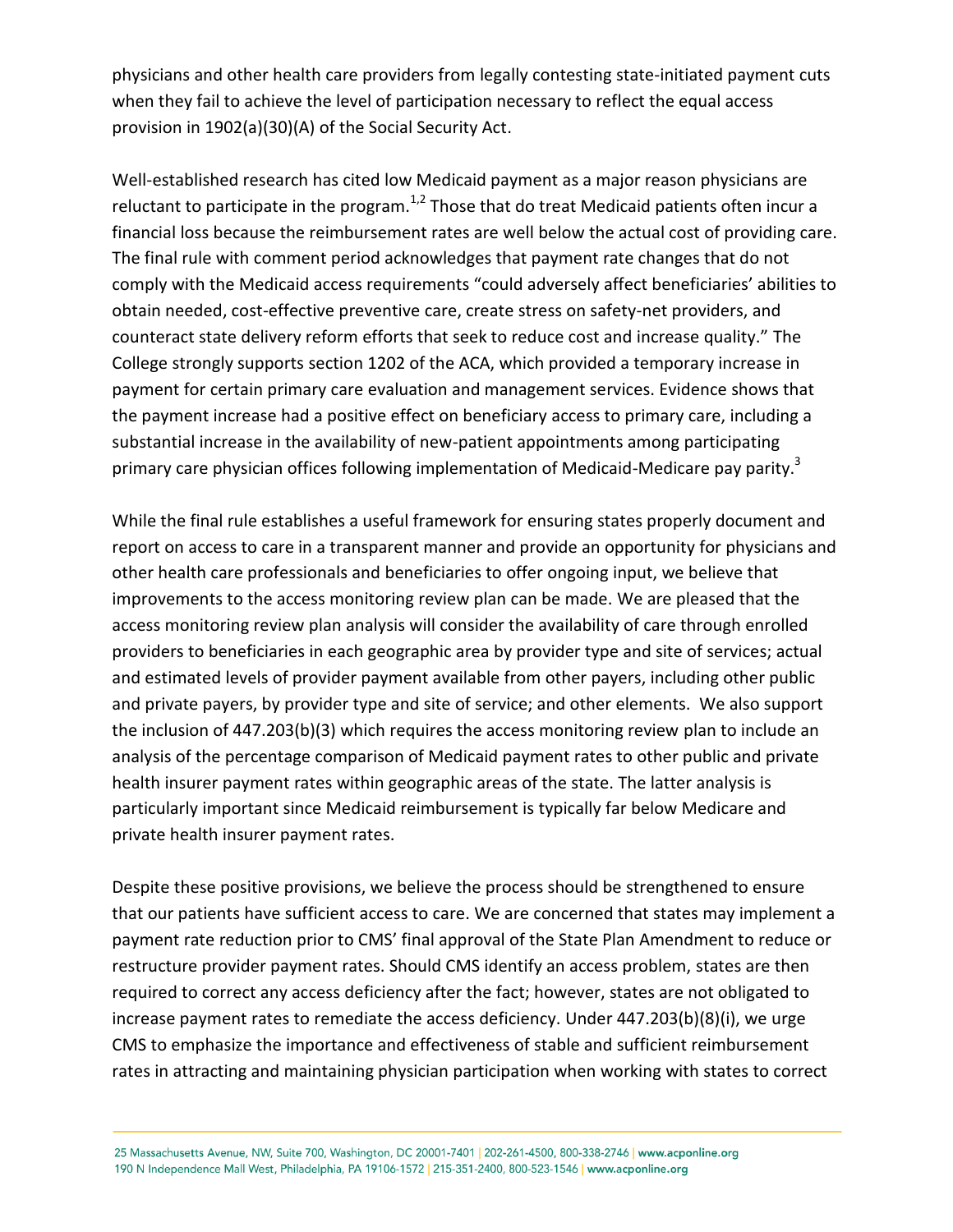access problems. Further, we urge CMS to use the 2014 Medicaid primary care payment level as a baseline when reviewing states' access monitoring review plans and payment rate reduction or restructuring proposals. This will ensure that any rate changes are compared to Medicaid-Medicare pay parity levels and thus reflect a high standard of beneficiary access and provider participation in the program.

## Access to Care Measures

ACP recommends that states should be required to provide data on additional access to care measures, specifically:

- Appointment wait times,
- emergency room utilization among Medicaid beneficiaries, and
- patient/physician ratio in Medicaid versus Medicare and private health plans, and
- percentage of individuals with a usual source of primary care.

These standards should be included in a national core set of access to care measures. A national set of core measures will provide standardization across state programs and reduce administrative burden and confusion.

Thank you for the opportunity to provide comments on this important effort.

Sincerely,

Wayne J. Riley, M.D., MPH, MBA, MACP President American College of Physicians